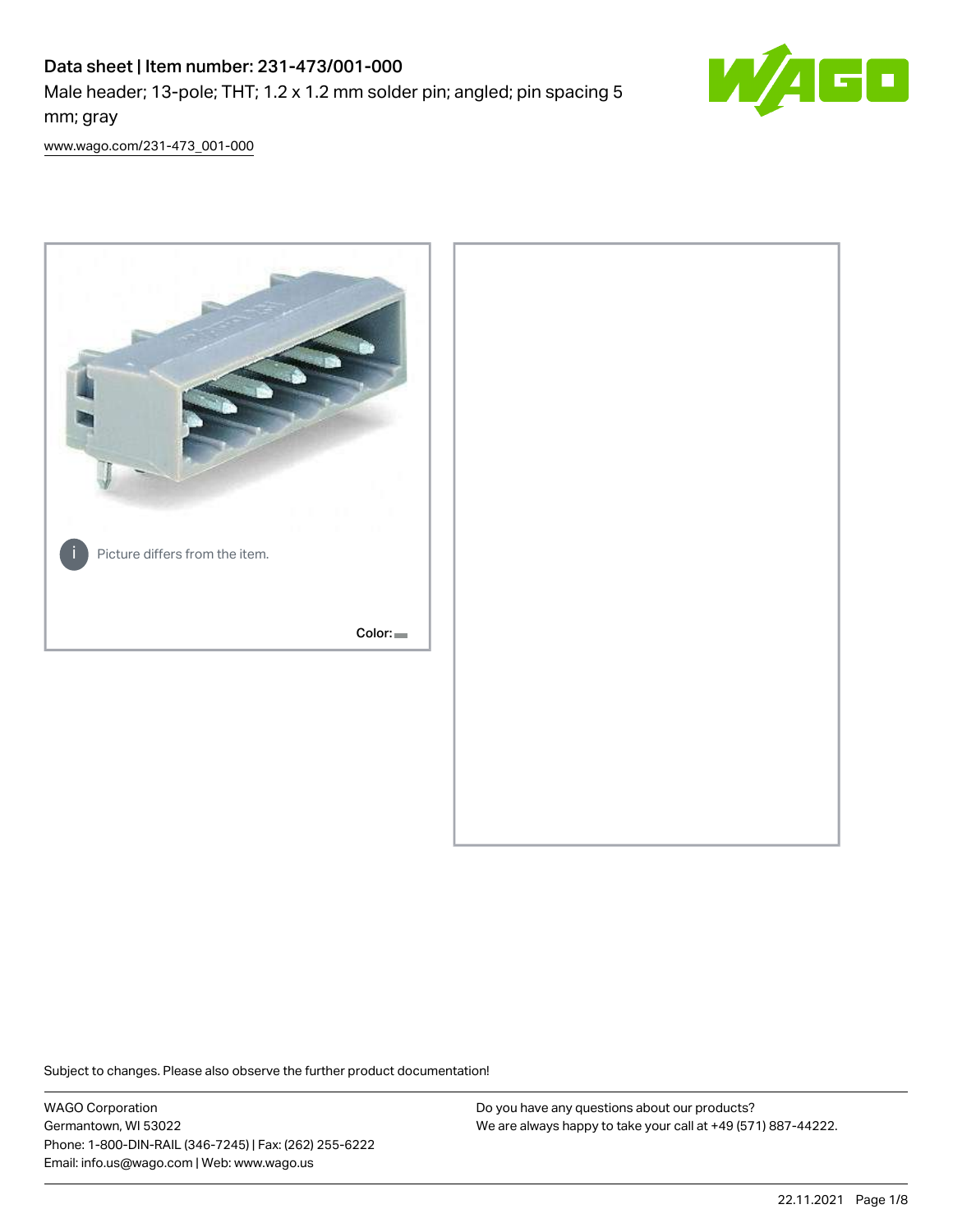



```
L = (pole no. -1) x pin spacing +8.2 mm
```
 $L_1 = L + 5$  mm

```
L_2 = L_1 + 7.4 mm
```
#### Item description

- Horizontal or vertical PCB mounting via straight or angled solder pins
- $\blacksquare$ 1.2 x 1.2 mm solder pins allow nominal current up to 16 A, enhancing stability of shorter headers
- **With coding fingers**

Subject to changes. Please also observe the further product documentation! Data

WAGO Corporation Germantown, WI 53022 Phone: 1-800-DIN-RAIL (346-7245) | Fax: (262) 255-6222 Email: info.us@wago.com | Web: www.wago.us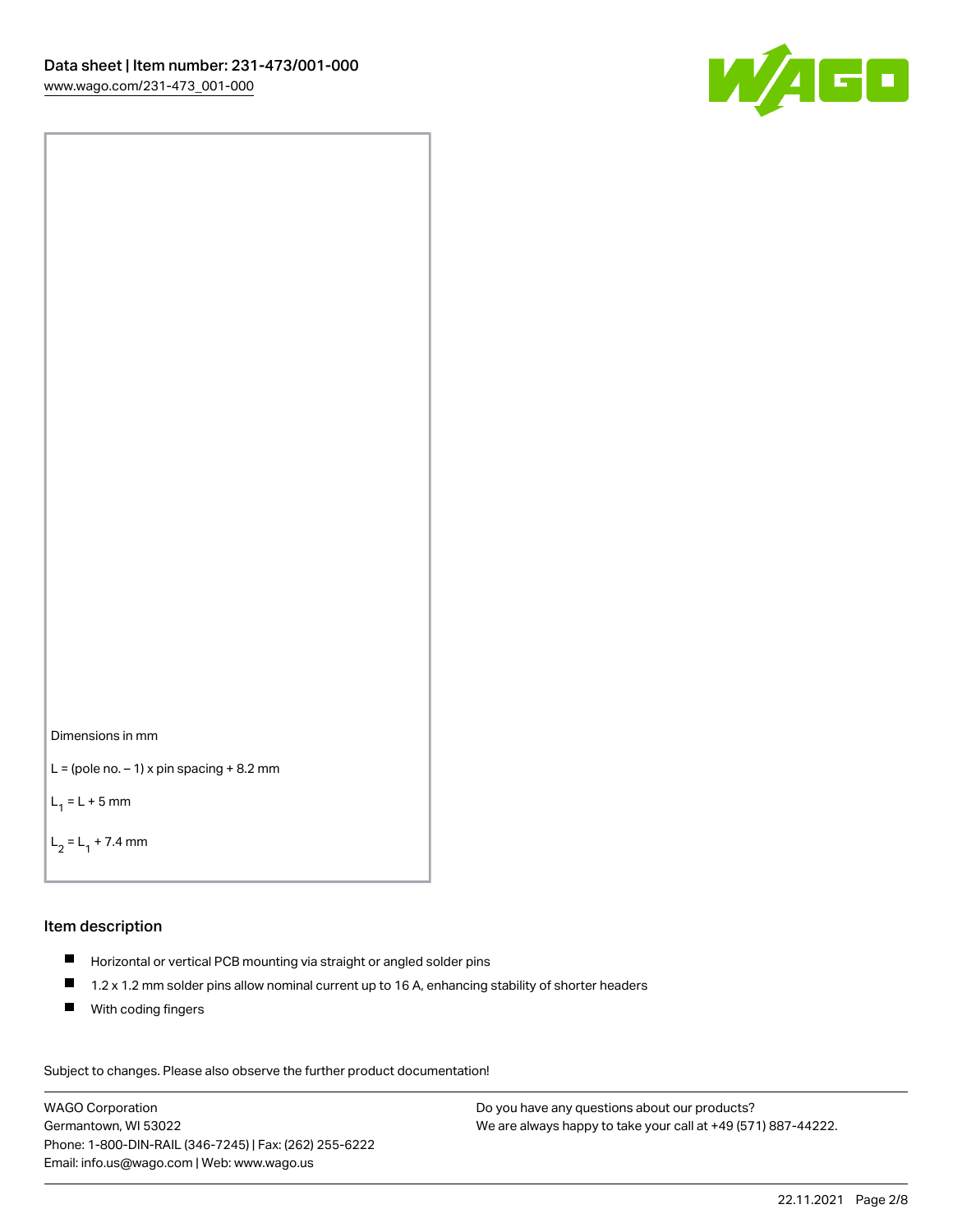

## Data Notes

| Safety information 1 | The <i>MCS – MULTI CONNECTION SYSTEM</i> includes connectors<br>without breaking capacity in accordance with DIN EN 61984. When<br>used as intended, these connectors must not be connected<br>/disconnected when live or under load. The circuit design should<br>ensure header pins, which can be touched, are not live when<br>unmated. |
|----------------------|--------------------------------------------------------------------------------------------------------------------------------------------------------------------------------------------------------------------------------------------------------------------------------------------------------------------------------------------|
| Variants:            | Other pole numbers<br>3.8 mm pin projection for male headers with straight solder pins<br>Gold-plated or partially gold-plated contact surfaces<br>Other versions (or variants) can be requested from WAGO Sales or<br>configured at https://configurator.wago.com/                                                                        |

## Electrical data

## IEC Approvals

| Ratings per                 | IEC/EN 60664-1                                                        |
|-----------------------------|-----------------------------------------------------------------------|
| Rated voltage (III / 3)     | 250 V                                                                 |
| Rated surge voltage (III/3) | 4 <sub>k</sub> V                                                      |
| Rated voltage (III/2)       | 320 V                                                                 |
| Rated surge voltage (III/2) | 4 <sub>kV</sub>                                                       |
| Nominal voltage (II/2)      | 630 V                                                                 |
| Rated surge voltage (II/2)  | 4 <sub>k</sub> V                                                      |
| Rated current               | 16A                                                                   |
| Legend (ratings)            | $(III / 2)$ $\triangle$ Overvoltage category III / Pollution degree 2 |

## UL Approvals

| Approvals per                  | UL 1059 |
|--------------------------------|---------|
| Rated voltage UL (Use Group B) | 300 V   |
| Rated current UL (Use Group B) | 15 A    |
| Rated voltage UL (Use Group D) | 300 V   |
| Rated current UL (Use Group D) | 10 A    |

### Ratings per UL

| Rated voltage UL 1977 | 600 V |
|-----------------------|-------|
| Rated current UL 1977 |       |

Subject to changes. Please also observe the further product documentation!

| <b>WAGO Corporation</b>                                | Do you have any questions about our products?                 |
|--------------------------------------------------------|---------------------------------------------------------------|
| Germantown, WI 53022                                   | We are always happy to take your call at +49 (571) 887-44222. |
| Phone: 1-800-DIN-RAIL (346-7245)   Fax: (262) 255-6222 |                                                               |
| Email: info.us@wago.com   Web: www.wago.us             |                                                               |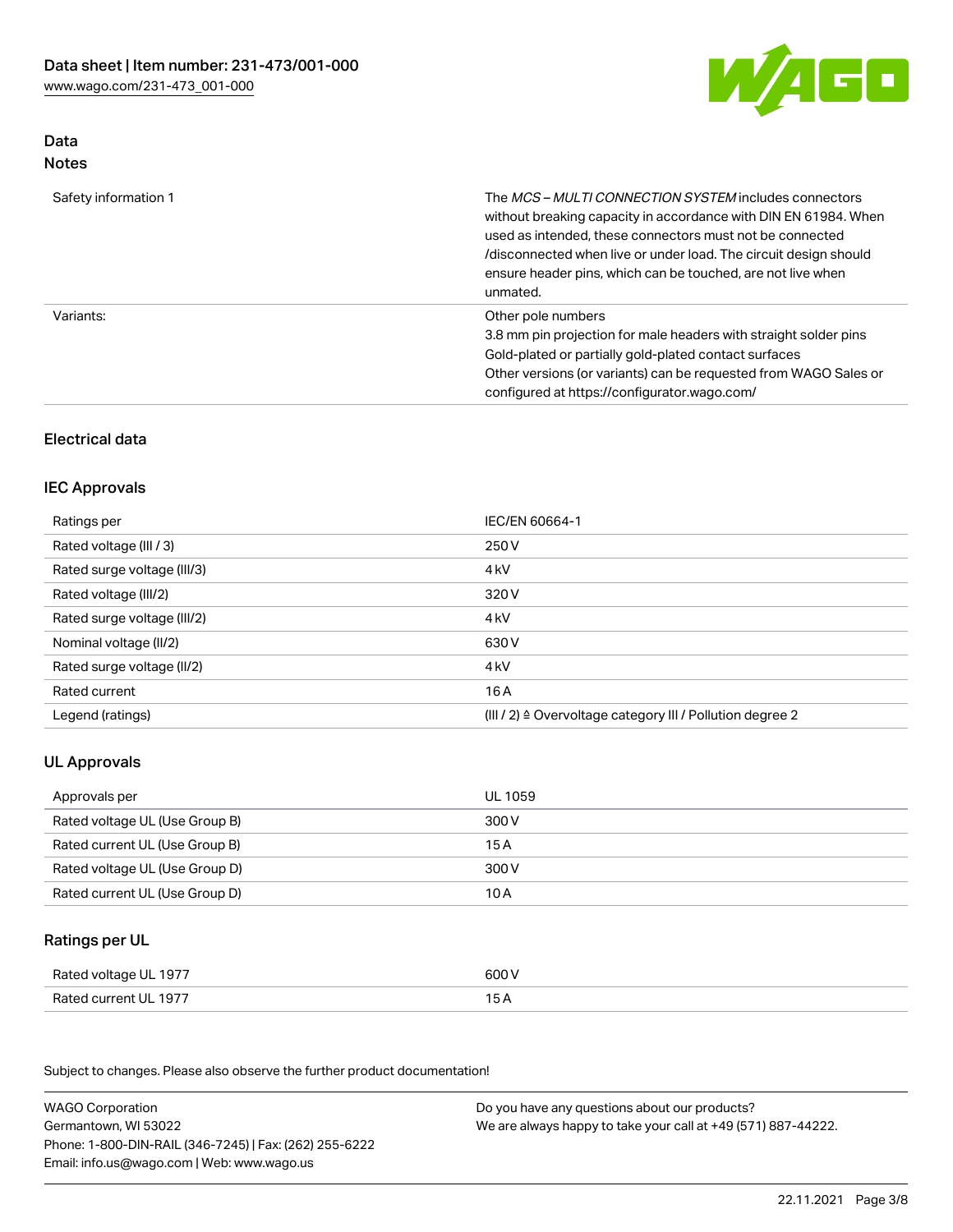

## CSA Approvals

| Approvals per                   | CSA   |
|---------------------------------|-------|
| Rated voltage CSA (Use Group B) | 300 V |
| Rated current CSA (Use Group B) | 15 A  |
| Rated voltage CSA (Use Group D) | 300 V |
| Rated current CSA (Use Group D) | 10 A  |

## Connection data

| Total number of potentials |  |
|----------------------------|--|
| Number of connection types |  |
| Number of levels           |  |

#### Connection 1

## Physical data

| Pin spacing                          | 5 mm / 0.197 inch    |
|--------------------------------------|----------------------|
| Width                                | 68.2 mm / 2.685 inch |
| Height                               | 12.2 mm / 0.48 inch  |
| Height from the surface              | 8.4 mm / 0.331 inch  |
| Depth                                | 12 mm / 0.472 inch   |
| Solder pin length                    | 3.8 <sub>mm</sub>    |
| Solder pin dimensions                | $1.2 \times 1.2$ mm  |
| Drilled hole diameter with tolerance | $17^{(+0.1)}$ mm     |

## Plug-in connection

| Contact type (pluggable connector) | Male connector/plug |
|------------------------------------|---------------------|
| Connector (connection type)        | for PCB             |
| Mismating protection               | No                  |
| Mating direction to the PCB        | 0°                  |
| Locking of plug-in connection      | Without             |

## PCB contact

| PCB Contact            |                                          |
|------------------------|------------------------------------------|
| Solder pin arrangement | over the entire male connector (in-line) |

Subject to changes. Please also observe the further product documentation!

| <b>WAGO Corporation</b>                                | Do you have any questions about our products?                 |
|--------------------------------------------------------|---------------------------------------------------------------|
| Germantown, WI 53022                                   | We are always happy to take your call at +49 (571) 887-44222. |
| Phone: 1-800-DIN-RAIL (346-7245)   Fax: (262) 255-6222 |                                                               |
| Email: info.us@wago.com   Web: www.wago.us             |                                                               |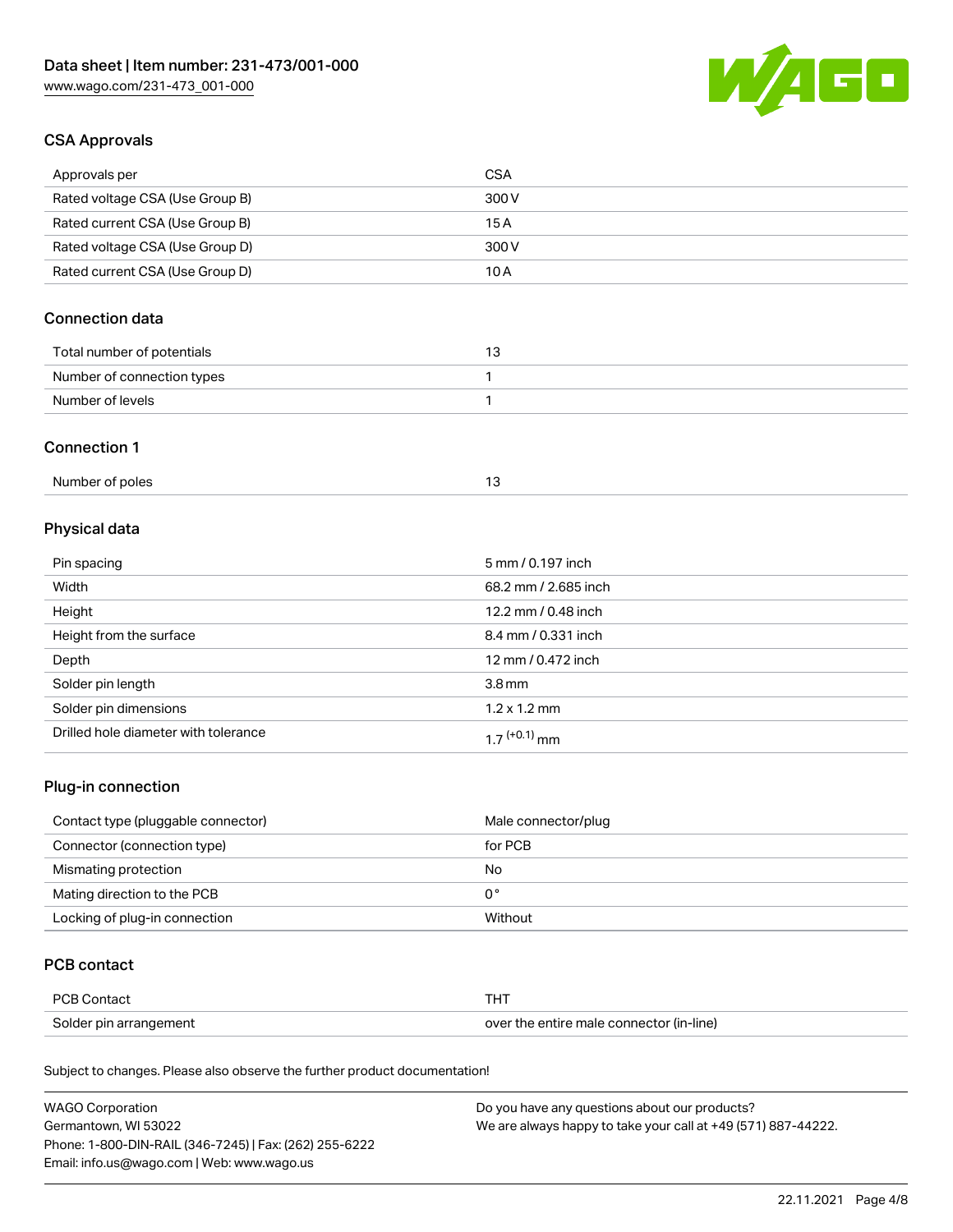

Number of solder pins per potential 1

#### Material data

| Color                       | gray                                  |
|-----------------------------|---------------------------------------|
| Material group              |                                       |
| Insulation material         | Polyamide (PA66)                      |
| Flammability class per UL94 | V <sub>0</sub>                        |
| Contact material            | Electrolytic copper $(E_{\text{Cl}})$ |
| Contact plating             | tin-plated                            |
| Fire load                   | 0.075 MJ                              |
| Weight                      | 5 <sub>g</sub>                        |

### Environmental requirements

Limit temperature range  $-60... +100$  °C

### Commercial data

| Product Group         | 3 (Multi Conn. System) |  |
|-----------------------|------------------------|--|
| PU (SPU)              | 50 Stück               |  |
| Packaging type        | box                    |  |
| Country of origin     | PL                     |  |
| <b>GTIN</b>           | 4044918930659          |  |
| Customs tariff number | 8536694040             |  |

### Approvals / Certificates

#### Country specific Approvals

| Logo | Approval                               | <b>Additional Approval Text</b> | Certificate<br>name |
|------|----------------------------------------|---------------------------------|---------------------|
|      | <b>CB</b><br>DEKRA Certification B.V.  | IEC 61984                       | NL-39756            |
|      | <b>CSA</b><br>DEKRA Certification B.V. | C <sub>22.2</sub>               | 1466354             |

#### Ship Approvals

|      | ABS      | -                        | -91                    |
|------|----------|--------------------------|------------------------|
| Logo | Approval | Additional Approval Text | name                   |
|      |          |                          | $\cdot$<br>ੋ°rtificate |

Subject to changes. Please also observe the further product documentation!

| WAGO Corporation                                       | Do you have any questions about our products?                 |
|--------------------------------------------------------|---------------------------------------------------------------|
| Germantown, WI 53022                                   | We are always happy to take your call at +49 (571) 887-44222. |
| Phone: 1-800-DIN-RAIL (346-7245)   Fax: (262) 255-6222 |                                                               |
| Email: info.us@wago.com   Web: www.wago.us             |                                                               |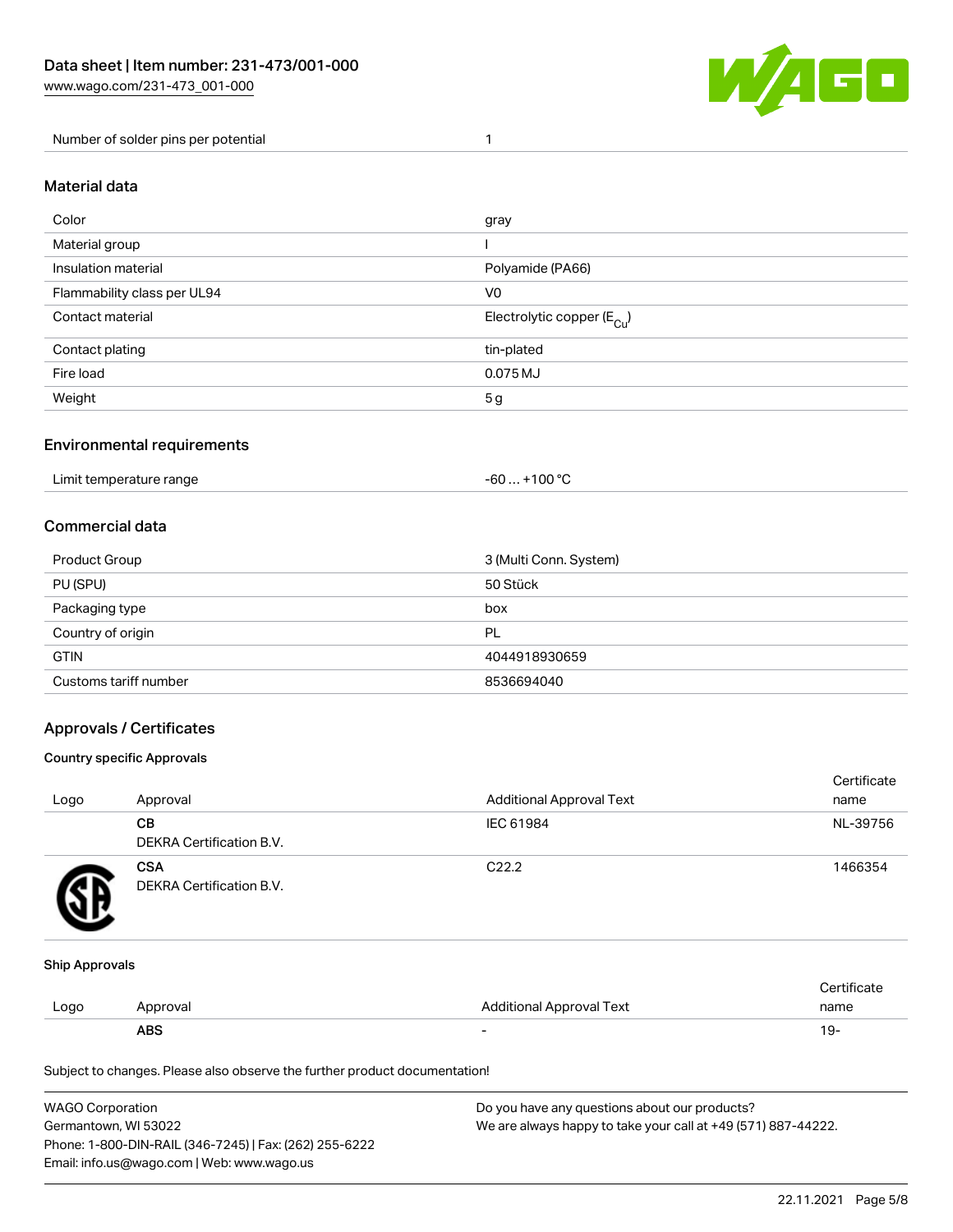

| <b>ABS</b>          | American Bureau of Shipping                             |                                 | HG1869876-<br><b>PDA</b> |
|---------------------|---------------------------------------------------------|---------------------------------|--------------------------|
|                     | BV<br>Bureau Veritas S.A.                               | <b>IEC 60998</b>                | 11915/D0<br>BV           |
| <b>BUREAU</b>       | <b>DNV GL</b><br>Det Norske Veritas, Germanischer Lloyd | -                               | TAE000016Z               |
| <b>UL-Approvals</b> |                                                         |                                 |                          |
| Logo                | Approval                                                | <b>Additional Approval Text</b> | Certificate<br>name      |
|                     | UL<br>Underwriters Laboratories Inc.                    | <b>UL 1059</b>                  | E45172                   |
|                     | <b>UR</b><br>Underwriters Laboratories Inc.             | <b>UL 1977</b>                  | E45171                   |

## **Counterpart**

773

| <b>CALLES</b> | Item no.231-113/026-000<br>Female plug; 13-pole; 12 AWG max; pin spacing 5 mm; 1 conductor per pole; gray | www.wago.com/231-113/026-000 |
|---------------|-----------------------------------------------------------------------------------------------------------|------------------------------|
|               |                                                                                                           |                              |

#### Optional accessories

| Coding             |                                                                  |                      |
|--------------------|------------------------------------------------------------------|----------------------|
| Intermediate plate |                                                                  |                      |
|                    | Item no.: 231-500<br>Spacer; for formation of groups; light gray | www.wago.com/231-500 |
| Coding             |                                                                  |                      |
|                    | Item no.: 231-129<br>Coding key; snap-on type; light gray        | www.wago.com/231-129 |

Subject to changes. Please also observe the further product documentation!

WAGO Corporation Germantown, WI 53022 Phone: 1-800-DIN-RAIL (346-7245) | Fax: (262) 255-6222 Email: info.us@wago.com | Web: www.wago.us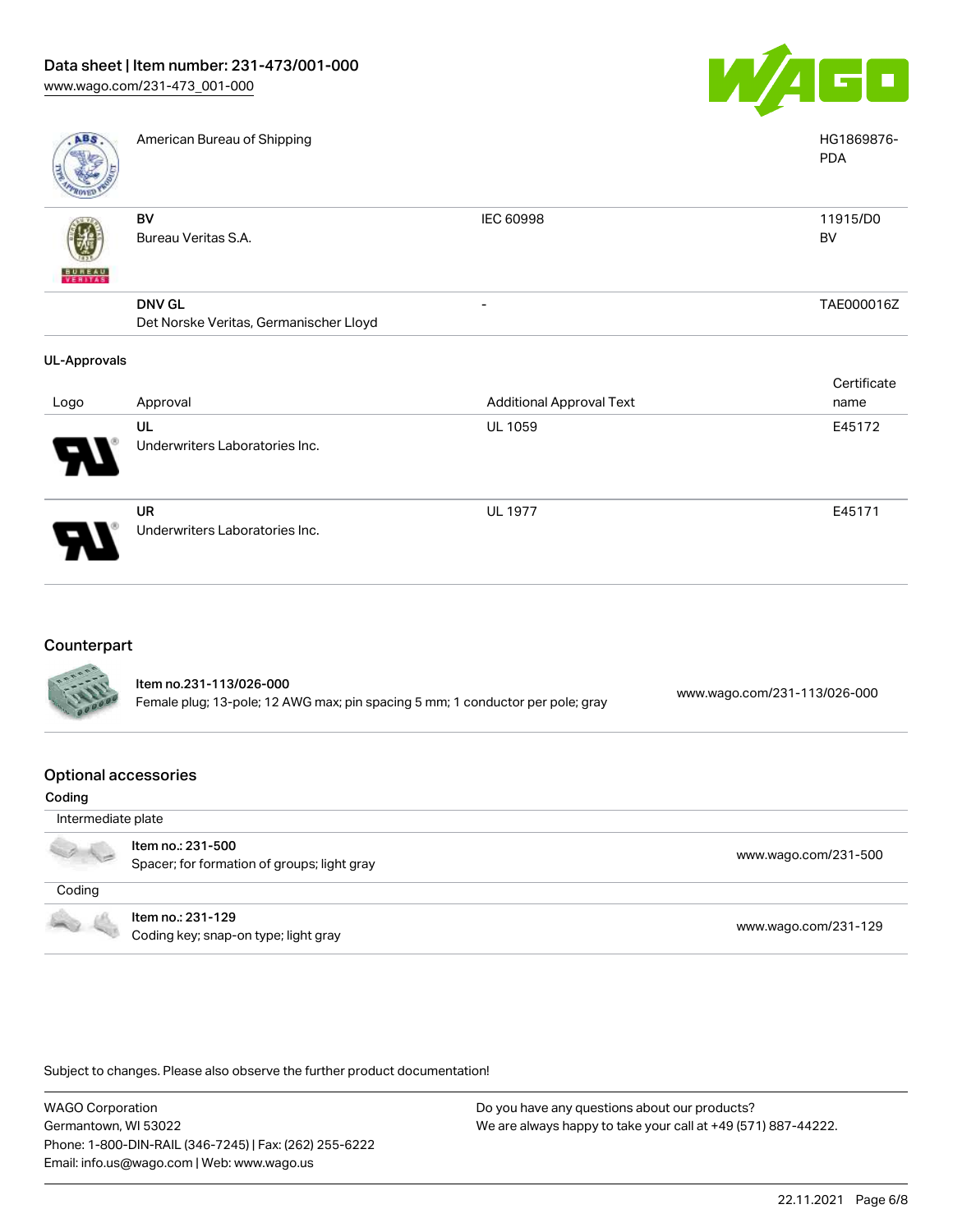

### Downloads Documentation

| <b>Additional Information</b> |            |        |          |
|-------------------------------|------------|--------|----------|
| Technical explanations        | 2019 Apr 3 | pdf    | Download |
|                               |            | 2.0 MB |          |

#### CAD files

#### CAE data

| EPLAN Data Portal 231-473/001-000 | URL | Download |
|-----------------------------------|-----|----------|
| ZUKEN Portal 231-473/001-000      | URL | Download |
| EPLAN Data Portal 231-473/001-000 | URL | Download |

#### PCB Design

| Symbol and Footprint 231-473/001-000                                                | URL | Download |
|-------------------------------------------------------------------------------------|-----|----------|
| CAx data for your PCB design, consisting of "schematic symbols and PCB footprints", |     |          |
| allow easy integration of the WAGO component into your development environment.     |     |          |

Supported formats:

- $\blacksquare$ Accel EDA 14 & 15
- $\blacksquare$ Altium 6 to current version
- $\blacksquare$ Cadence Allegro
- $\blacksquare$ **DesignSpark**
- П Eagle Libraries
- $\blacksquare$ KiCad
- $\blacksquare$ Mentor Graphics BoardStation
- $\blacksquare$ Mentor Graphics Design Architect
- $\blacksquare$ Mentor Graphics Design Expedition 99 and 2000
- $\blacksquare$ OrCAD 9.X PCB and Capture
- $\blacksquare$ PADS PowerPCB 3, 3.5, 4.X, and 5.X
- $\blacksquare$ PADS PowerPCB and PowerLogic 3.0
- $\blacksquare$ PCAD 2000, 2001, 2002, 2004, and 2006
- $\blacksquare$ Pulsonix 8.5 or newer
- $\blacksquare$ STL

Subject to changes. Please also observe the further product documentation!

WAGO Corporation Germantown, WI 53022 Phone: 1-800-DIN-RAIL (346-7245) | Fax: (262) 255-6222 Email: info.us@wago.com | Web: www.wago.us